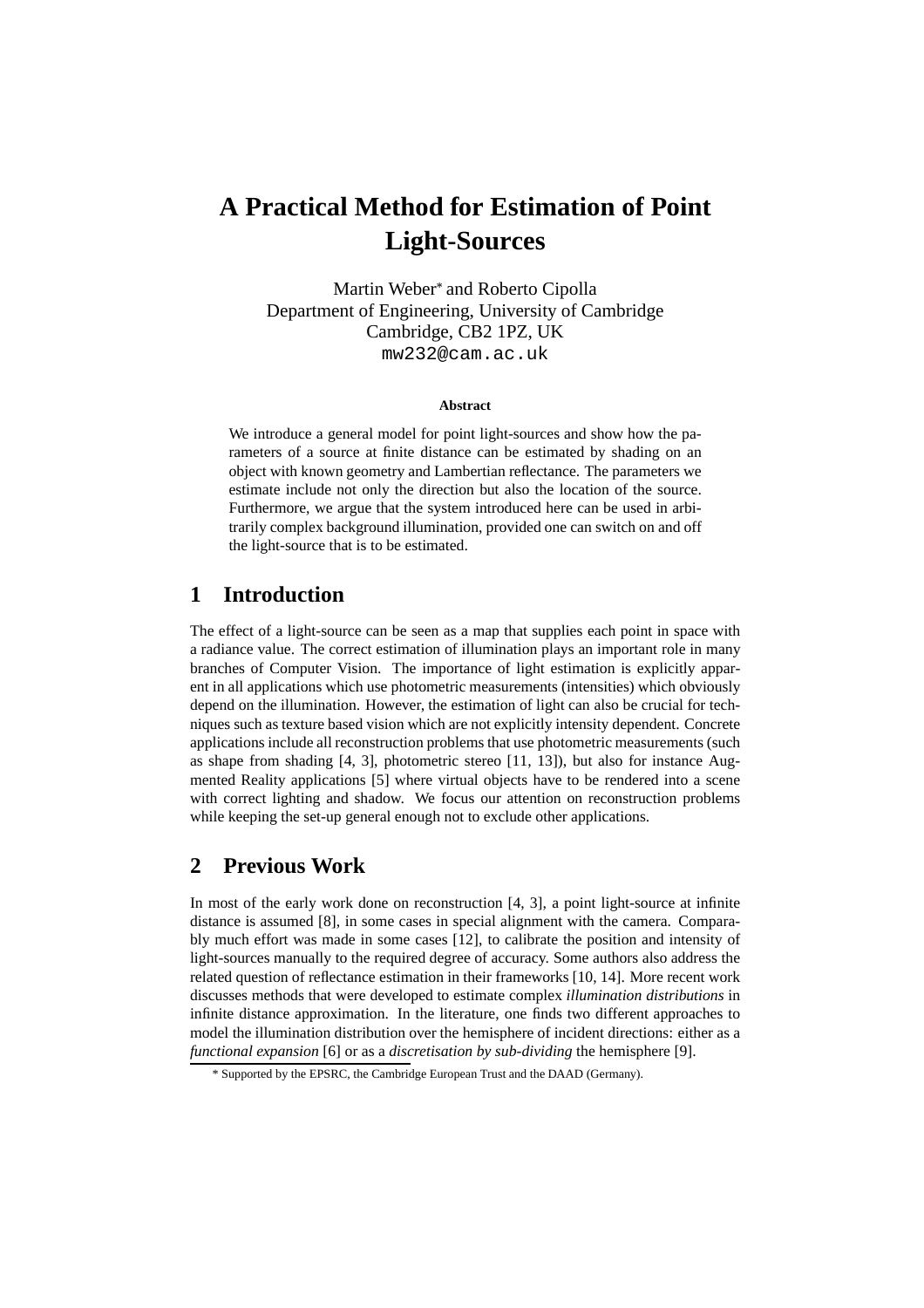# **3 Motivation and Applications**

As we will demonstrate, the standard assumptions of infinitely far and/or sources aligned with the camera, are not necessary. Furthermore, we show how to estimate the lightsource reliably, solely based on the shading observed in one image.

Our approach to the estimation of light-sources is motivated by the reconstruction problem (i.e. the image based recovery of shape and other properties of viewed objects). The reconstruction process can be viewed as the *inverse* of the physical process that generates the image. The physical process, that is simulated by Computer Graphics systems, consists of an interplay of the following ingredients which we have to model.

- **Light-source (Emitter):** We introduce the general model of a point light-source in section 4.
- **Surface (Reflector):** We assume a known geometry (objects such as cubes, cylinders or spheres) with homogenous Lambertian reflectance and convex shape to exclude inter-reflections.
- **Camera (Receiver):** The model of a perspective camera is employed and pixels are converted into radiance values using the inverse response function determined in radiometric calibration.

Assume that we have a camera that is geometrically and photometrically calibrated<sup>1</sup>. For the process of geometric calibration, we refer the reader to [2]. Now, assume further, that we have a single image of a known object which has a homogeneous surface of Lambertian reflectance. Then it is conceivable that the set of all possible light-sources that can generate the viewed image is severely restricted. Intuitively, it should be possible to determine the direction of the incident light, provided one observes the reflection on at least three points with linearly independent surface-orientations. As will be demonstrated, this is indeed the case. Beyond this intuition we will demonstrate that apart from the direction of the source, other parameters (e.g. its distance) can be estimated too.

In the following, we will assume that the illumination can be viewed as originating from one point-like source. We give the following reasons to justify this assumption:

- Many sources can be approximated as point-like if their distance to the viewed object is much greater than their extensions.
- A reflector can be approximated as a point light-source with a virtual origin lying behind the actual reflector.
- The effect of arbitrary complex background illumination can be eliminated by subtracting images taken with the source to be estimated switched on and off.<sup>2</sup>

In order to check the result of the estimation with the reality, we simulated the image forming process and compared images rendered using the virtual source, object and camera with the real images.

<sup>&</sup>lt;sup>1</sup>As was pointed out in [7], any camera can be calibrated photometrically provided the pixel-exposure can be varied.

 $2$ Note that in order to subtract, we first need to convert pixel values into radiance values using the inverse response function of the camera.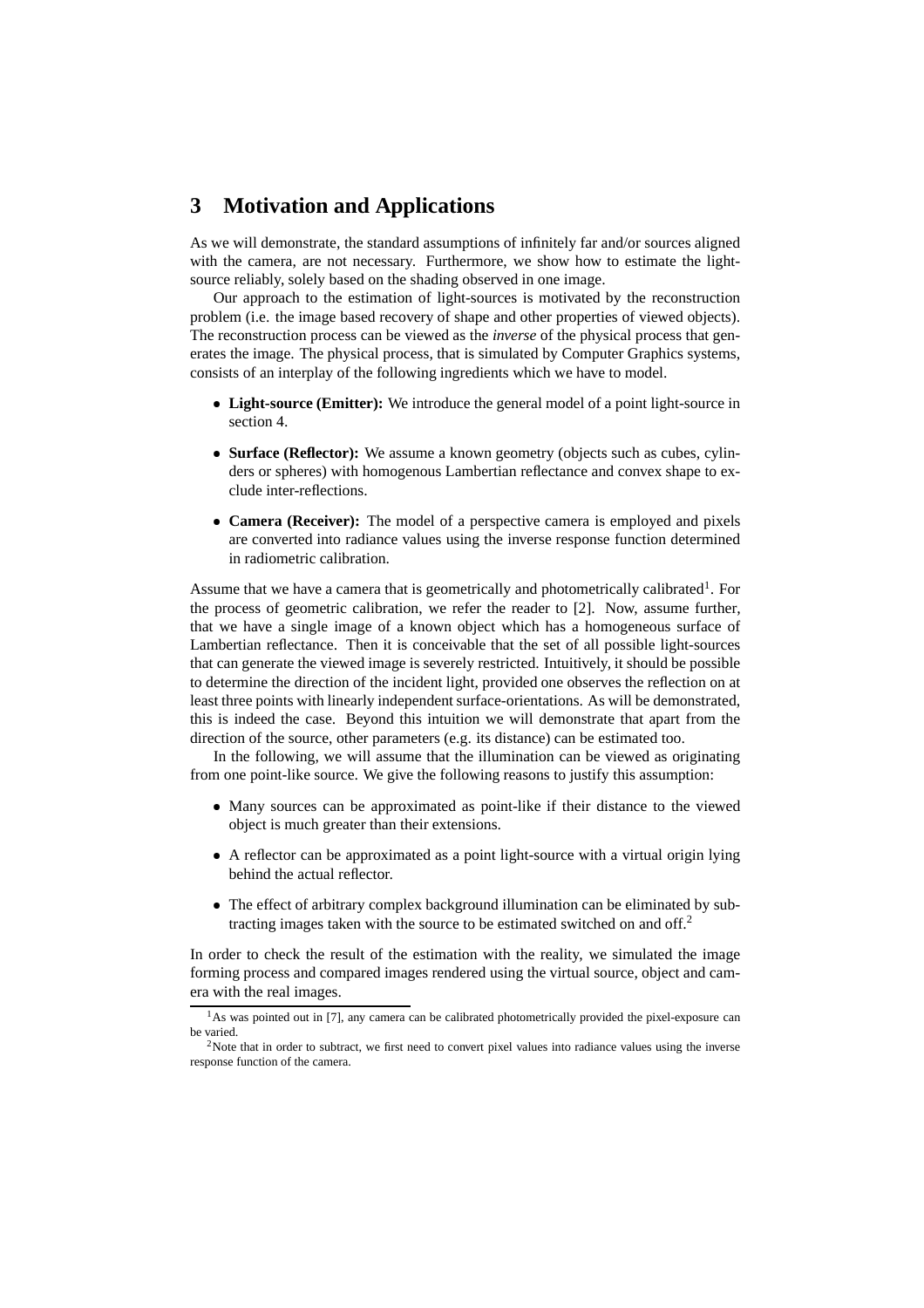# **4 A General Point Light-Source Model**

#### **4.1 The assumptions**

- Point light-source: Light originates from one point.
- Transparent media: No significant attenuation of light by the media (air).
- Direct illumination: The change of the light field from inter-reflections is neglected.
- $S<sup>1</sup>$ -rotational symmetry: We assume that there exists at least one axis of rotation which leaves the distribution of radiated light invariant.

### **4.2 The model**

Given these assumptions we can state the most general model for the light-source as a map  $I: \mathbb{R}^3 \to \mathbb{R}, p \mapsto I(p)$  that assigns a radiance to each point p (in an empty space):

$$
I(p) = \frac{1}{(l-p)^2} \rho(s(p), z)
$$
 (1)

With  $s(p) = \langle \frac{p-l}{\ln n}, d \rangle \in \mathbb{R}$ . Where  $l \in \mathbb{R}^3$  represents the position of the source,  $d \in \mathbb{R}^3$ the direction and  $z \in \mathbb{R}^n$  parameters of the angular dependent strength  $\rho$ . (For a multispectral source, one would have to replace  $I$  and  $\rho$  by functions depending also on the wavelength.)

For later reference, we summarise the (first) derivatives of  $I$  with respect to the model parameters  $l, z$  and  $d$ :

$$
\frac{1}{I}\frac{\partial I}{\partial l_i} = 2\frac{(p-l)_i}{|p-l|^2} + \frac{1}{\rho}\frac{\partial \rho}{\partial s}\frac{\langle d, p-l\rangle (p-l)_i - (p-l)^2 d_i}{|p-l|^3}
$$
(2)

$$
\frac{1}{I}\frac{\partial I}{\partial z_i} = \frac{1}{\rho}\frac{\partial \rho}{\partial z_i} \tag{3}
$$

$$
\frac{1}{I}\frac{\partial I}{\partial d_i} = \frac{1}{\rho}\frac{\partial \rho}{\partial s}\frac{(p-l)_i}{|p-l|} \tag{4}
$$

### **4.3 Proof of the claims**

We have to convince ourselves that using the above assumptions any model is of the stated form. For this purpose, imagine a sphere of radius 1 containing the light-source as its centre (say the origin). Since we assumed a  $S<sup>1</sup>$ -symmetry, we can find a direction  $d \in S^2$  with the property  $I|_{S^2}(p) = f(\angle(d,p))$  (with some function f) and since  $\langle d, p \rangle =$  $|d| \cos(\angle (d, p))$  we have proved that  $I|_{S^2}$  is of the form claimed.

Now consider a surface patch  $d\Omega$  on  $S^2$ . Assuming that the media is transparent, we can deduce that the power radiated in the direction is independent of the distance while the size of the patch increases quadratically<sup>3</sup>. This proves the generality of the stated form, and the derivatives follow by standard differentiation.

<sup>&</sup>lt;sup>3</sup>The surface area of a sphere is  $\int_{rS^2} d\Omega = r^2\int_{S^2} d\Omega = 4\pi r^2$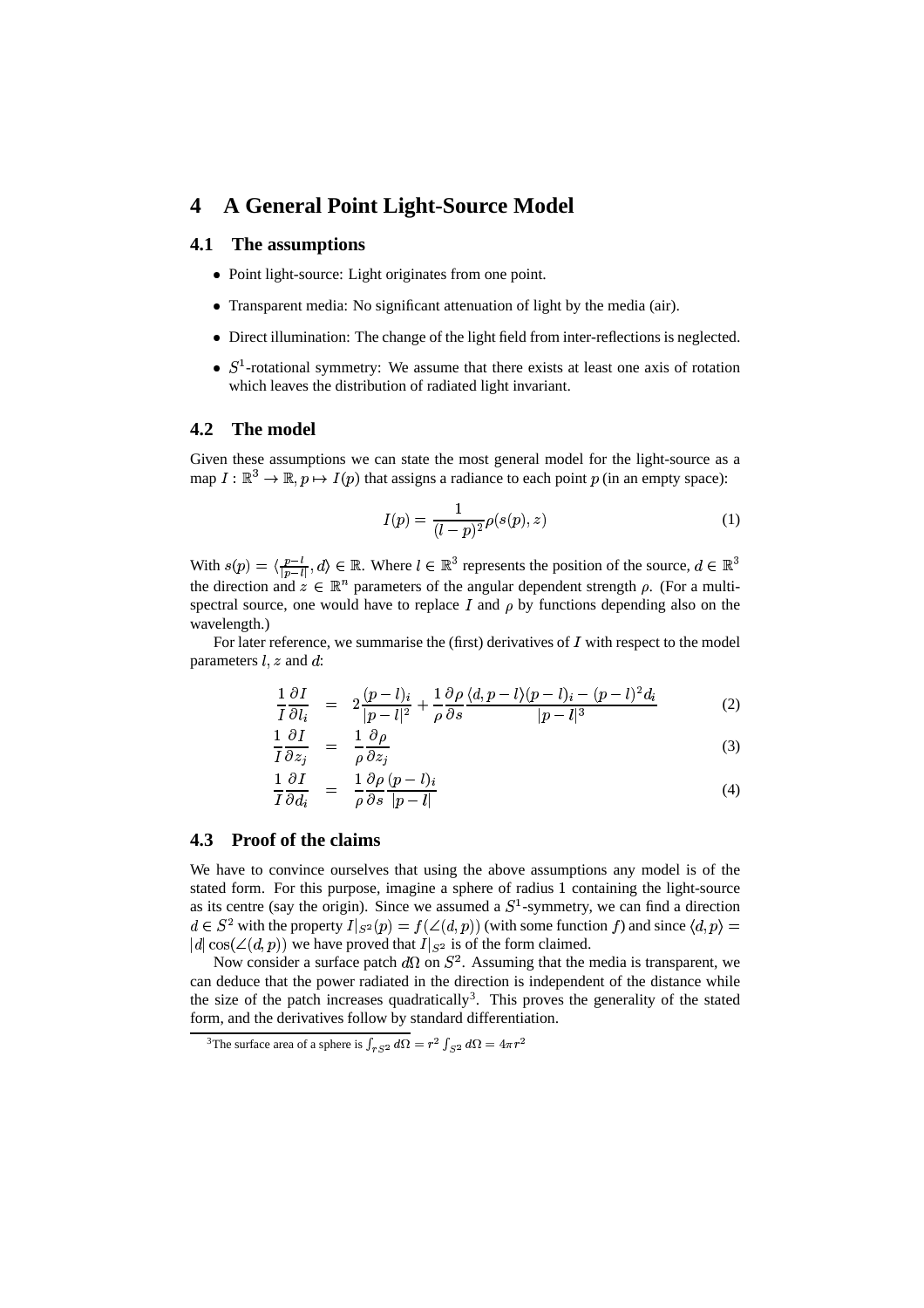#### **4.4 Examples**

In this paper we restrict ourselves to model sources with  $n = 1$  and an angular dependency of the form

$$
\rho(s, z) = \begin{cases} z + s & \text{if } |s| < s_0 \\ 0 & \text{else} \end{cases}
$$

(where  $s_0 \in \mathbb{R}$  such that  $\rho(s, z) \geq 0$  is ensured)<sup>4</sup> which includes two important cases:

- Isotropic source:  $d = 0$ ,  $\rho$  is independent of the direction.
- A simple spot light-source:  $d \neq 0$ , points in the direction of maximal intensity and encodes the extent of the spot-nature in its absolute length.  $s_0$  limits the angle in which the spot radiates (or can be approximated by this simple angular dependence $)^5$ .

# **5 Parameter Estimation from Shading**

In the following two sections we gather the information needed to estimate the parameters of the point light-source solely from shading.

### **5.1 Model evaluation**

Given any guess of the parameters, we need to be able to evaluate the model and predict the measurements. As stated earlier, we assumed the camera to be fully calibrated and the object to be known. Assuming Lambertian reflectance we can then predict the irradiance m observed at a given point  $w \in \mathbb{R}^2$  in the image to be

$$
m = I(p) \left\langle \frac{l-p}{|l-p|}, n \right\rangle \tag{5}
$$

where  $p$  is projected by the camera to  $w$  and  $n$  is the (outward) normal of the object at point  $p$  (where it is differentiable).

#### **5.2 Dependency on changes in the parameters**

We can use the derivatives derived in 4.2 to determine the overall change of the prediction:

$$
dm = d\left(I(p)\left\langle\frac{l-p}{|l-p|}, n\right\rangle\right)
$$
\n
$$
= I(p)\left(\left\langle\frac{l-p}{|l-p|}, n\right\rangle\frac{dI}{I}(p) + \sum_{i}\frac{(l-p)^2n_i - \langle l-p, n\rangle(l-p)_i}{|l-p|^3}dl_i\right)
$$
\n(6)

Here m is viewed as function of the model parameters l, d and z and hence  $dm =$  $\frac{1}{2}$  .  $\frac{1}{2}$  .  $\frac{1}{2}$  .  $\frac{1}{2}$  .  $\frac{1}{2}$  .  $\frac{1}{2}$  .  $\frac{1}{2}$  .  $\frac{1}{2}$  .  $\frac{1}{2}$  .  $\frac{1}{2}$  .  $\frac{1}{2}$  .  $\frac{1}{2}$  .  $\frac{1}{2}$  .  $\frac{1}{2}$  .  $\frac{1}{2}$  .  $\frac{1}{2}$  .  $\frac{1}{2}$  .  $\frac{1}{2}$  .  $\frac{1$  $\frac{1}{2}(\frac{\partial m}{\partial l_i}dl_i + \frac{\partial m}{\partial d_i}d(d_i)) + \sum_j \frac{\partial m}{\partial z_j}dz_j$  and  $\frac{dI}{I}$  has been calculated in section 4.2.

<sup>&</sup>lt;sup>4</sup>Note that  $\rho$  can have discontinuities for  $s = \pm s_0$  and that we have to ensure that the estimation is restricted to values of non-vanishing  $\rho$ .

 $5$ Note, that s has its maximum value in the direction of the spot given by  $d$ . For other directions s declines as cosine of the angle multiplied by the constant  $|d|$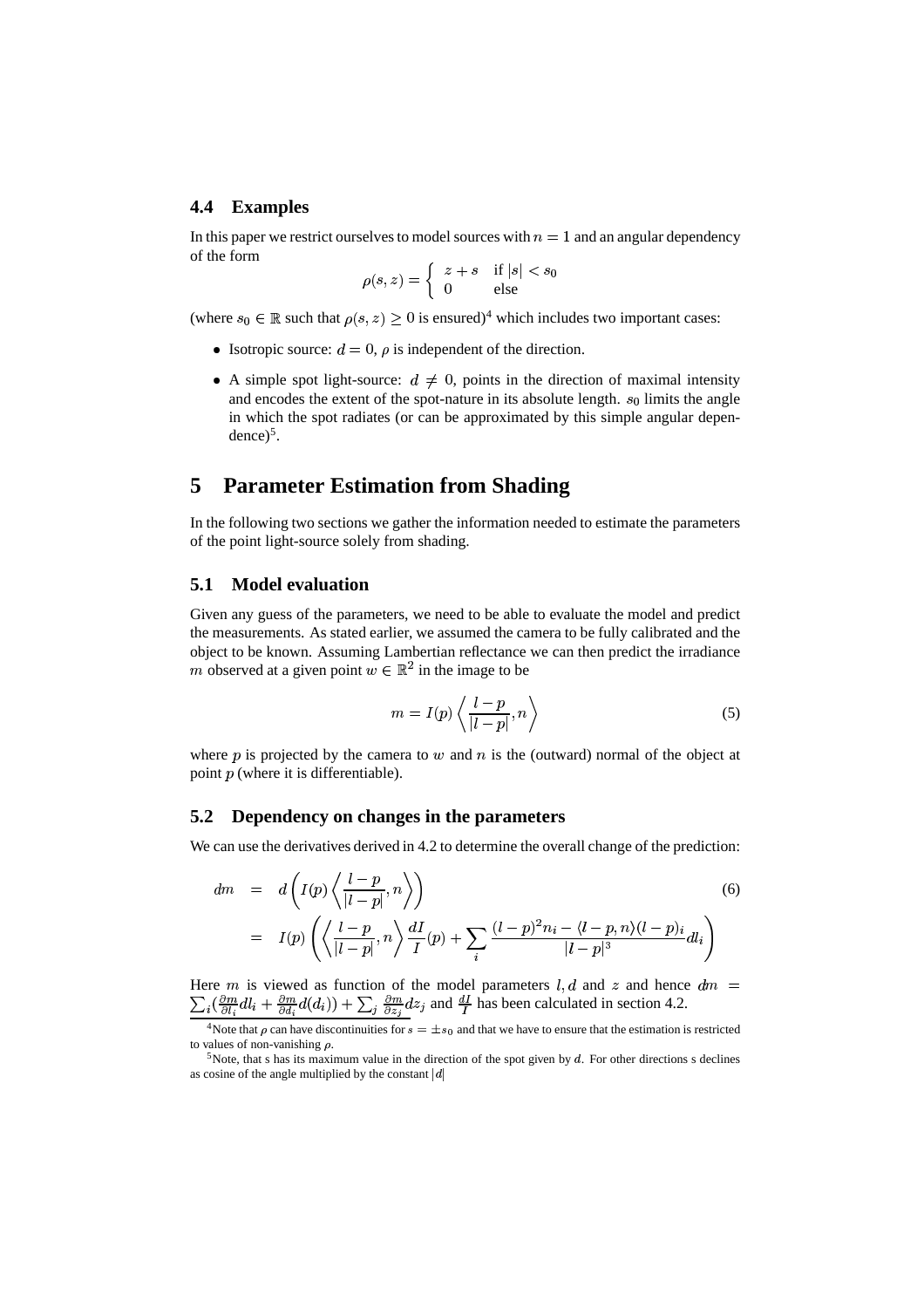### **5.3 Gauss-Newton method**

If one assumes normally distributed errors in the measurements,  $m$  the optimal parameters are estimated as solution of a non-linear least square problem. We solve this problem using the Gauss-Newton method which is comparably fast and converges rapidly (as our experiments confirm). The merit of this method to our problem was also tested independently by data simulated with Gaussian noise.

Besides the estimated optimum parameter combination, the method also delivers  $\chi^2$ which we use in the standard way to estimate the agreement of the data to our model.

# **6 The Estimation Process**

In this section we describe the full estimation process in some detail. The input for our method are two images of a known object taken of the identical scene, one with the point light-source switched on and one with it turned off. Figure 1 demonstrates the process we outline in the following.



Figure 1: Estimation process: Shown (left to right) are the effective one source image, an image indicating the geometric calibration as well as the area where data is acquired for the estimation, and finally the synthetic image rendered using the estimated parameters.

- **Effective one source image:** In order to eliminate effects of possibly complex background illumination, we use the *inverse response function* [7] to transform the input images into radiance images which we can then subtract from each other to give an effective one source image.
- **Geometric calibration:** To proceed further, we need to find the pose of the known convex Lambertian object viewed. In this paper we use the model of a cube which naturally defines a coordinate system: we define the origin to be the inner corner viewed and use the three neighbouring corners to introduce the unit base vectors: The first unit vector as leading from the origin along the edge to the top-right corner, the second unit vector as leading to the top-left corner and finally the third unit vector as leading to the bottom corner. Note that here we introduced a length scale.

The calibration is performed by manually clicking at the seven visible corners and the initial calibration can be refined using *snakes* [1]. The perspective projection matrix can be calculated from the corresponding points in the real world and in the image. At this stage, we know how to project our model into the image geometrically but do not yet know about the correct illumination.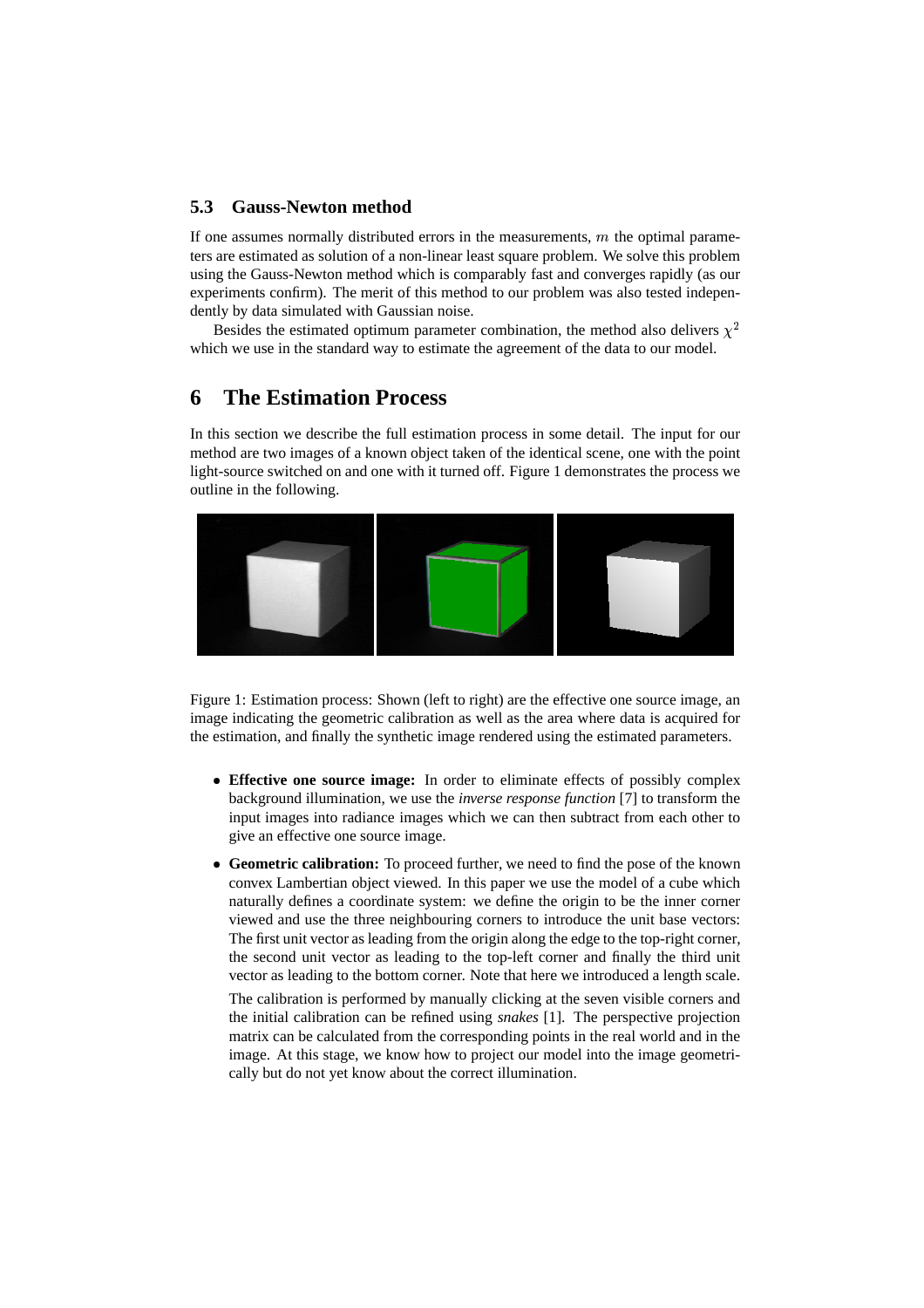| <b>Object</b>         | Light-model     | direction                                 | distance | $\chi^2$ normalised |
|-----------------------|-----------------|-------------------------------------------|----------|---------------------|
| cube (view 1) $\vert$ |                 | infinite distance $(0.923, 0.224, 0.314)$ |          | 8.9                 |
|                       | finite distance | (0.907, 0.241, 0.345)                     | 6.84     | 1.4                 |

Table 1: Comparison of the infinite distance estimation with the finite distance estimation:  $\chi^2$ <sub>normalised</sub> is expected to be approximately one. Clearly the finite distance model is much more consistent with the data.

 **Sampling of radiance values:** Using the known pose of the cube we can record the radiance value at each pixel and associate it with the corresponding surfacepoint and -normal. As indicated in Figure 1, we also use the geometric calibration to segment neigbourhoods of edges in the image. We exclude these regions from the light estimation to avoid errors due to imperfections of the real cube near the edges<sup>6</sup>.

Note that each non-excluded pixel on the cube delivers data which can be used for the light estimation and we have a large data set.

- **Light estimation:** Our aim is to estimate the parameters of an isotropic point light-source. To initialise the non-linear finite distance model we first solve the *linear* least square problem for the infinite-distance light model. Finally the Gauss-Newton method is used to estimate the parameters. Table 1 demonstrates the improvements achieved using the finite distance model. Note that the direction estimated in the finite distance model is different from the one in the infinite model.
- **Comparison with the original image:** As is illustrated in Figure 1, we can now proceed to render a synthetic version (using ray-tracing) and compare it with the actual input image<sup>7</sup>. Figure 2 highlights the differences between original and synthetic images and the histogram quantifies the quality of the estimation.

# **7 Experimental Results**

### **7.1 Experimental set-up**

We use an inexpensive desktop halogen lamp (20W) as the light-source. As object of known geometry, we use two cubes which were covered with paper of the same type to approximate homogenous Lambertian reflectance. The approximate dimensions of the cubes are 9.5cm (referred to as *cube*) and 13cm (referred to as *CUBE*). The cubes are in turn placed on a turn-table with a dark surface to avoid inter-reflections. (We used the turn-table later (section 7.3) for a consistency check of positions estimated at different rotations.) As recording system, we used the video-camera (Sony DC-77RR-CE and amplifier XC-77RR-CE) which can produce a gamma-corrected signal so that we did not need to calibrate the camera radiometrically, although this could be easily done as described in [7]. We estimated the uncertainty of the pixel-values, which is assumed in our modeling) empirically to approximately 8 (of 256).

 $6R$ ecall that the normal field has discontinuities at the edges.

<sup>7</sup>More precisely with the effective one-source radiance image.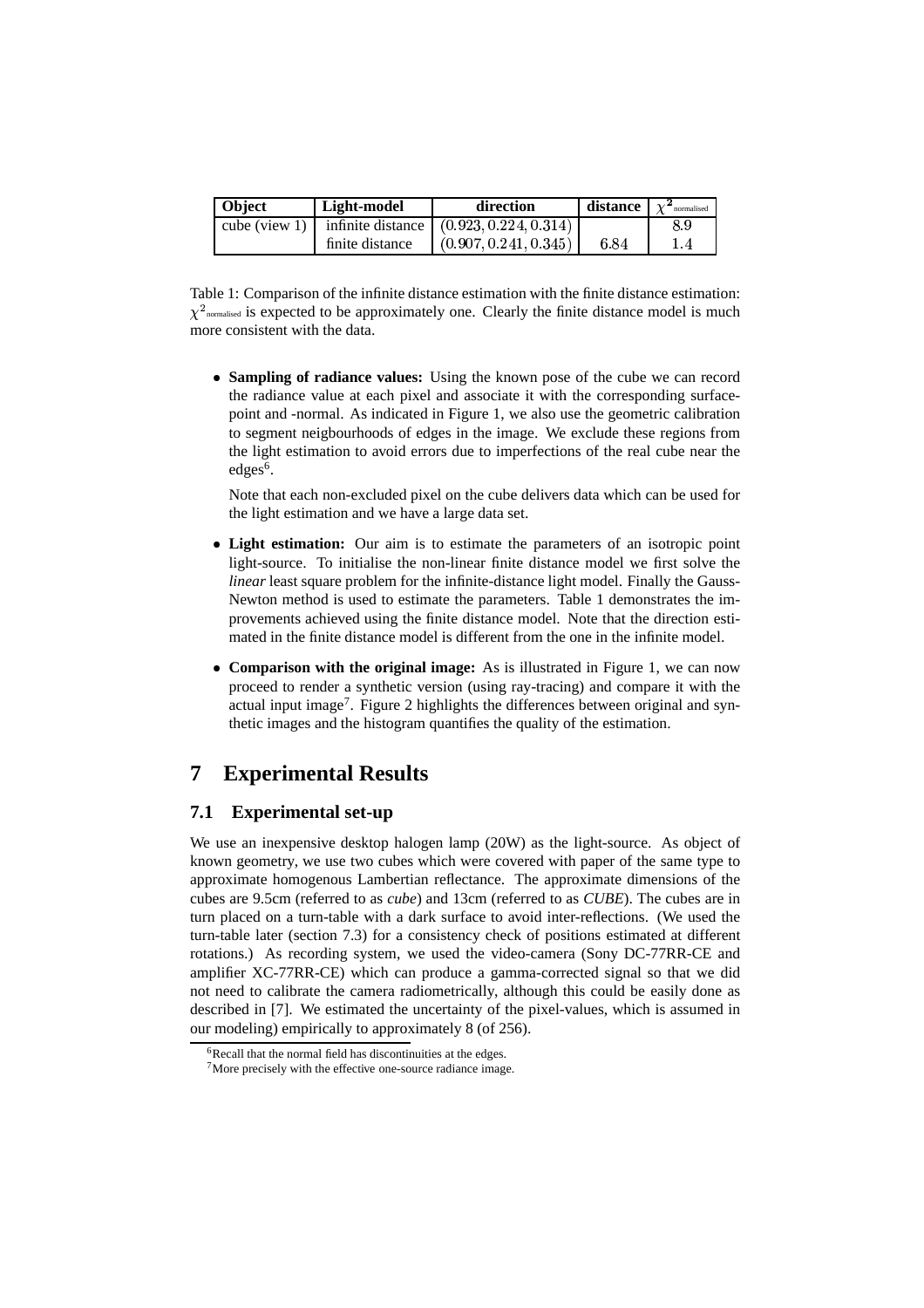

Figure 2: Comparison of original and synthetic images: The first image shows the absolute value of radiance differences multiplied by a factor of 30. In the ideal case the cube should be black. The second image shows the radiance differences multiplied by a factor of 20 and offset by the radiance value corresponding to the displayed square. In the ideal case the cube should have the intensity of the square. The histogram shows the distribution of the differences. The x-axis corresponds to the radiance difference and is normalised such that a value of 1 corresponds to the maximum radiance observed.

| Object      | View | $\chi^2$ normalised |                      |                    | ı   |              |
|-------------|------|---------------------|----------------------|--------------------|-----|--------------|
| cube        |      | 1.40                | $(-6.2, -1.7, -2.4)$ | (0.91, 0.24, 0.35) | 6.8 | $2.7e + 04$  |
|             |      | 1.02                | $(-6.0, -3.4, -2.6)$ | (0.81, 0.47, 0.36) | 7.4 | $3.0e + 04$  |
|             |      | 0.95                | $(-4.0, -4.3, -2.3)$ | (0.63, 0.68, 0.37) | 6.3 | $2.2e + 0.4$ |
|             | 4    | 0.97                | $(-2.2, -4.3, -1.9)$ | (0.42, 0.84, 0.36) | 5.2 | $1.6e + 0.4$ |
| <b>CUBE</b> |      | 3.38                | $(-4.0, -0.9, -1.5)$ | (0.92, 0.21, 0.34) | 4.4 | $1.3e + 0.4$ |
|             | 2    | 3.11                | $(-3.3, -1.8, -1.4)$ | (0.82, 0.46, 0.35) | 4.0 | $1.1e + 0.4$ |
|             |      | 3.55                | $(-2.1, -2.4, -1.2)$ | (0.63, 0.70, 0.35) | 3.4 | $0.9e + 0.4$ |
|             |      | 3.62                | $(-1.3, -2.7, -1.1)$ | (0.39, 0.85, 0.34) | 3.2 | $0.8e + 0.4$ |

Table 2: Results of the estimation for the various images.  $\chi^2$ <sub>normalised</sub> is expected to be approximately one. Note that the variations in  $|l|$  are much larger then variations in  $\frac{l}{|l|}$ and hence the strength  $\rho$ , which is correlated to  $|l|^2$  cannot be estimated very accurately.

### **7.2 Estimation of parameters and comparison with original images**

We performed the analysis outlined in section 6 for four different views of both cubes. Each time the turn-table was rotated approximately  $15^{\circ}$ . The full estimation process (coded in C++) takes about 10 seconds per image on a Pentium-III 900MHz machine without any particular optimisation. The results are displayed in Table  $2<sup>8</sup>$  and Figures 3, 4. Note that the histograms confirm our assumption on nearly Gaussian errors and the small value of around 2% for the standard deviation means that the model predicts the intensities successfully.

 $^8$ The larger value of  $\chi^2$ <sub>normalised</sub> and originates possibly from errors in the non-perfectly flat surfaces of *CUBE*.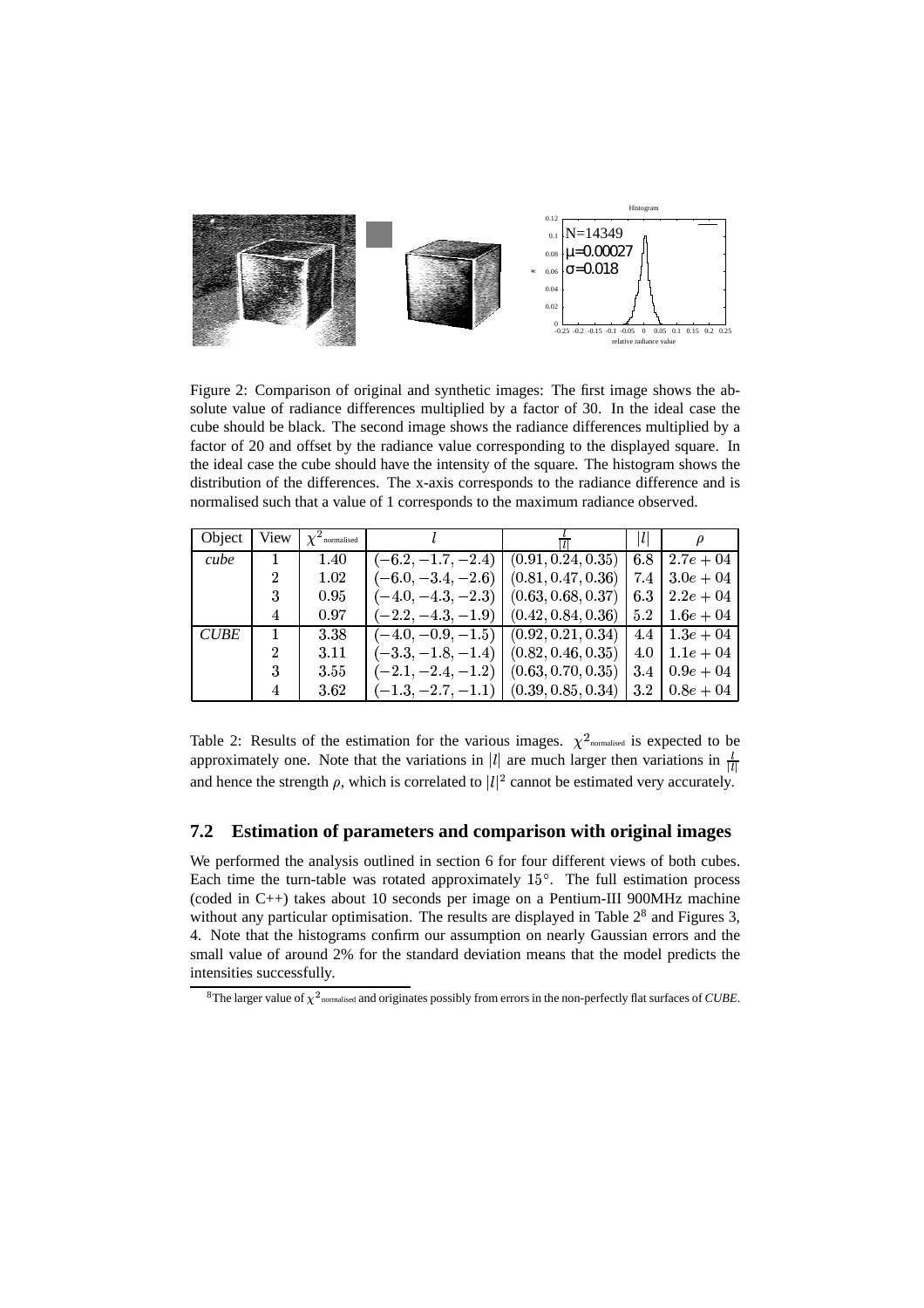

Figure 3: Estimation Results (*cube*): The first row shows the original images of the cube from the four different views. In the second row, the differences of synthetic and real radiance values are displayed (multiplied by a factor of 20 and offset by the radiance of the square area). The histograms show the distribution of radiance differences along with the total number of pixels that were evaluated  $(N)$ , the mean  $(\mu)$  and the standard deviation  $(\sigma)$ .



Figure 4: Estimation Results (*CUBE*): (Images as in Figure 3 but for *CUBE*). The structure that can be seen in the subtraction images (second row) and the presence of *tails* in some of the histograms (third row) indicate that the surfaces are not perfectly flat. This interpretation is in agreement with the larger values for  $\chi^2$  normalised in Table 2.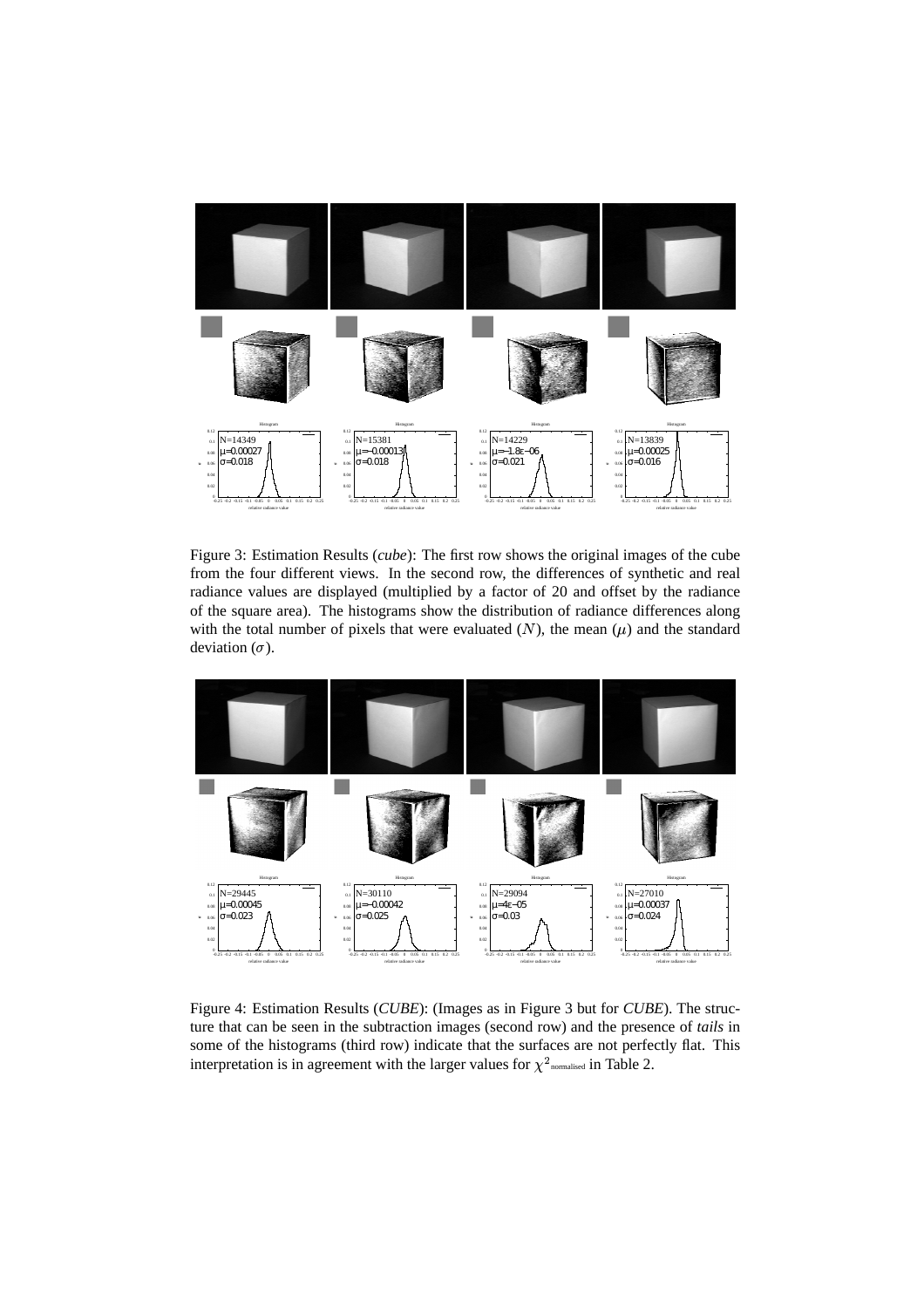| cube            |                     |              | <b>CUBE</b>     |                     |              |
|-----------------|---------------------|--------------|-----------------|---------------------|--------------|
| $-l'$           |                     | $l^{\prime}$ |                 |                     | $l^{\prime}$ |
| (4.0, 0.9, 1.5) | (0.92, 0.21, 0.34)  | 4.4          | (6.2, 1.7, 2.4) | (0.91, 0.24, 0.35)  | 6.8          |
| (4.2, 1.0, 1.6) | (0.92, 0.21, 0.34)  | 4.5          | (6.8, 1.8, 2.8) | (0.90, 0.24, 0.38)  | 7.5          |
| (3.2, 0.6, 1.2) | (0.92, 0.18, 0.34)  | 3.5          | (6.1, 2.0, 2.5) | (0.89, 0.29, 0.36)  | 6.9          |
| (2.8, 0.5, 1.0) | (0.93, 0.18, 0.33)  | 3.1          | (4.8, 1.5, 2.0) | (0.89, 0.28, 0.36)  | 5.5          |
| $\mu$           | (0.92, 0.20, 0.34)  | $3.9\,$      | $\mu$           | (0.90, 0.26, 0.36)  | 6.7          |
| $\sigma$        | (0.004, 0.02, 0.01) | $0.6\,$      | $\sigma$        | (0.007, 0.02, 0.01) | 0.8          |

Table 3: Agreement of the estimations in different views: Light positions  $l$  estimated for different views are transformed into the same coordinate system and denoted by  $l'$ . Values in each column should agree. In the lower half, mean and standard deviation of the above quantities are displayed.

#### **7.3 Rotational consistency check and accuracy**

In this section we investigate if the estimations performed independently for each view agree. Moving the object in front of the fixed light-source is equivalent to moving the light-source with the object fixed. To that extent we can use the projection matrices to extract the relative motion and this should enable us to transform all estimates into a common coordinate system in which the position of the light-source should be invariant. First, from each projection matrix, we can extract a rigid-body transformation<sup>9</sup>:

$$
\phi: \mathbb{R}^3 \to \mathbb{R}^3, x \mapsto Rx + T \text{ with } R \in O(3), T \in \mathbb{R}^3
$$

Next, we can express the relative motion as  $\phi_{ij} = \phi_i^{-1} \circ \phi_j$  which transforms coordinates of view  $j$  into coordinates of view  $i$ . Table 3 shows the result of transforming all light-estimations into the coordinates of the first image.

Furthermore, we can combine the estimations to get an improved estimate on the lightsource and to estimate the uncertainty (table 3). Note that as anticipated, the uncertainty in distance is much larger than in orientation.

# **8 Future Work and Conclusion**

We aim to extend the analysis done using cubes to other objects like cylinders and spheres and also include non-homogenous and non-Lambertian objects. In a further step, we plan to implement the estimation to non-isotropic sources as introduced in section 4.2. Finally, it might be possible to extend the estimation to situations where more than one but a small number of sources are to be estimated.

We have presented a model for point light-sources which allowed us to successfully recoverthe position of a source and its parameters. As we have demonstrated, it is possible and worthwhile for many applications to work with a finite distance model. The method is practical in that it does not demand any special imaging system or environment and just one image with a known object is sufficient for the estimation. The direct comparison of real images with images rendered underline the power of the method presented.

<sup>&</sup>lt;sup>9</sup>We use the standard method which corresponds essentially to a QR-decomposition.